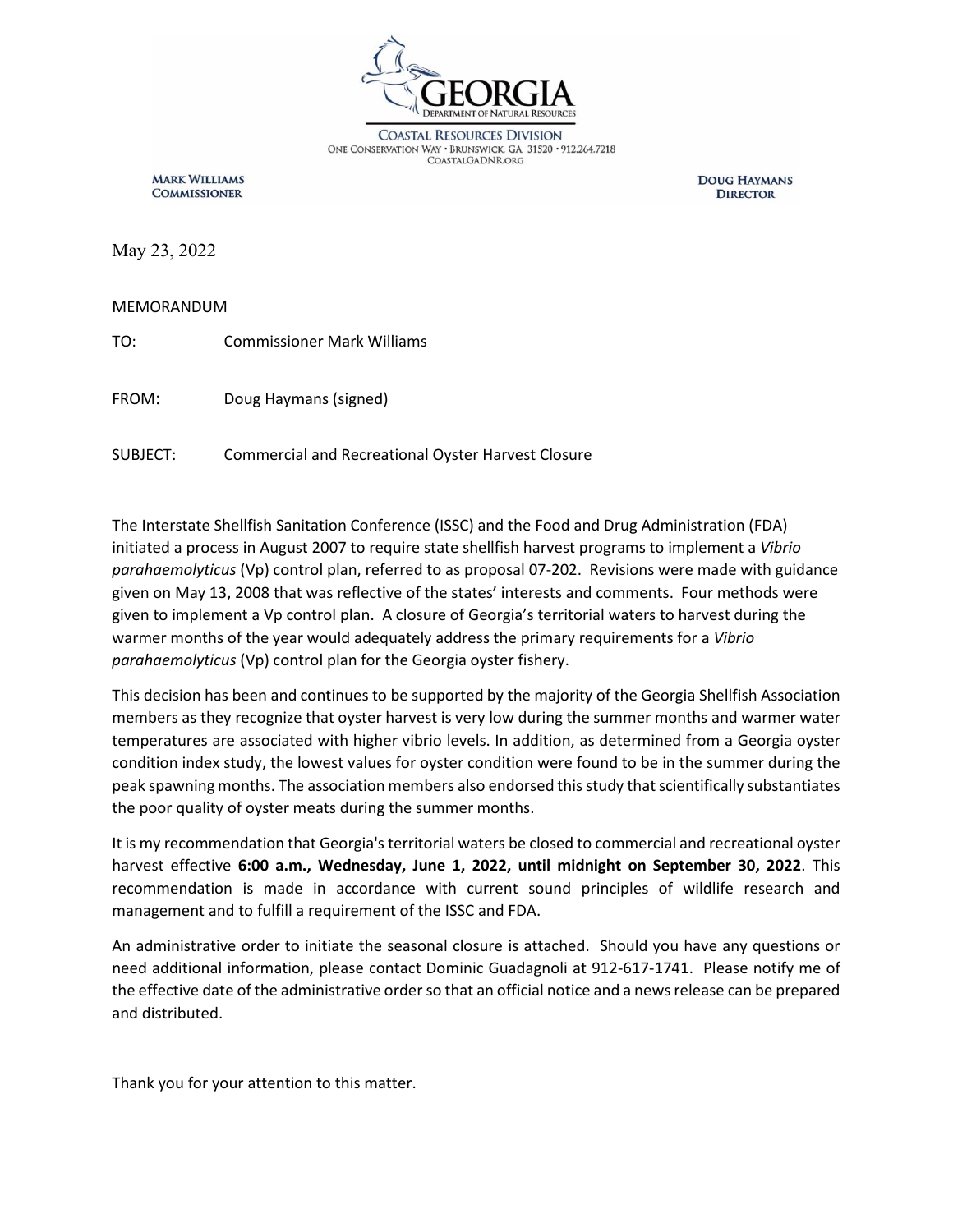

 **BRIAN KEMP MARK WILLIAMS GOVERNOR COMMISSIONER**

### **ADMINISTRATIVE ORDER**

### **BY THE COMMISSIONER**

- **WHEREAS:** O.C.G.A. Section 27-4-195 authorizes the Commissioner of Natural Resources to open or close for the purpose of taking shellfish any or a portion of the salt waters of this state at any time between January 1 and December 31, provided that he has determined that such action in opening or closing said waters is in accordance with the current, sound principles of wildlife research and management; and
- **WHEREAS:** O.C.G.A. Section 27-4-197(a) mandates that the Department of Natural Resources and the Department of Agriculture conduct a shellfish program sufficient to be certified by the United States Food and Drug Administration for interstate shipment of shellfish produced in Georgia; and
- **WHEREAS:** The Food and Drug Administration (FDA) and the Interstate Shellfish Sanitation Conference is requiring state shellfish programs to implement a *Vibrio parahaemolyticus* (Vp) control plan should conditions in Georgia so warrant; and
- **WHEREAS:** Based on average monthly water temperature calculations, the months of June to September exceed the 81- degree Fahrenheit critical temperature mark, requiring the development and implementation of a Vp control plan for Georgia's oyster harvest; and
- **WHEREAS:** The FDA Vp control plan guidance document provides for implementing a closure for the harvest of oysters as an option for addressing Vp management; and
- **WHEREAS:** Based on conclusions from the oyster condition index study which scientifically substantiates that during the summer months the commercial quality of oyster meats in Georgia is poor; and
- **WHEREAS:** Based on conclusions from the oyster condition index study which scientifically substantiates that the lowest values for oyster condition were in summer during the peak spawning months; and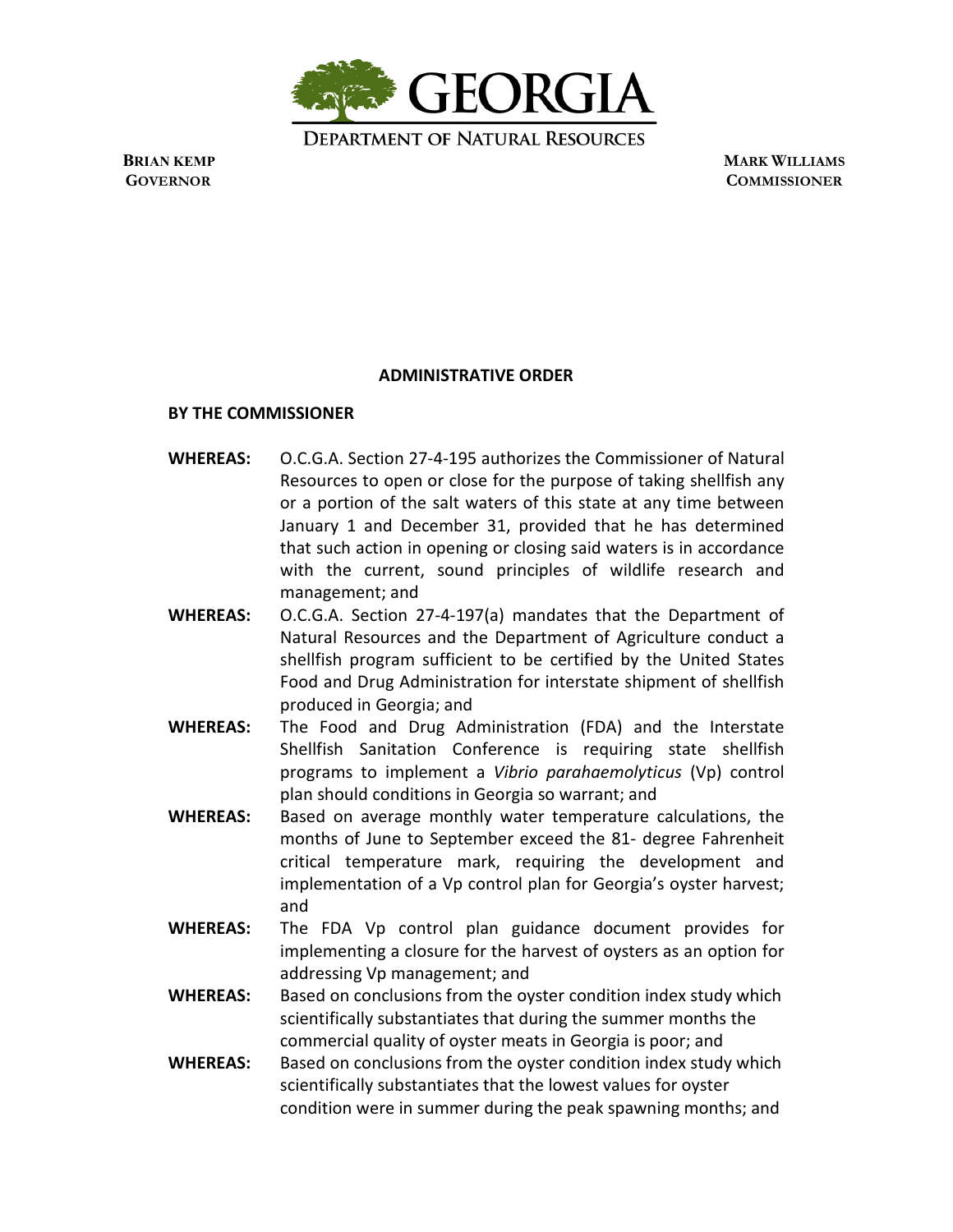- **WHEREAS:** There is little recreational harvest of oysters during the period from June through September; and
- **WHEREAS:** Beginning in 2008 and through 2021, the Commissioner of Natural Resources closed the salt waters of this State to the commercial and recreational harvest of oysters for human consumption from June through September of every year to address Vp management requirements; and
- **WHEREAS:** Based on the reported annual commercial harvest of oysters over the ten years immediately preceding the 2008 closure of the salt waters of this State to the commercial and recreational harvest of oysters for human consumption from June through September, less than two percent of the total pounds landed were harvested between the months of June through September; and
- **WHEREAS:** Members of the Georgia commercial shellfish fishery agreed with an annual closure of oyster harvest between the months of June through September as a measure in good faith to adequately address the annual Vp management requirements for oyster harvest within the state; and
- **WHEREAS:** The Commissioner has determined that closing the salt waters of this State to the commercial and recreational harvest of oysters for human consumption from June 1, 2022, through September 30, 2022, would be consistent with current sound principles of wildlife management.

# **NOW, THEREFORE, BY VIRTUE OF THE POWER VESTED IN ME AS THE COMMISSIONER OF NATURAL RESOURCES, IT IS HEREBY**

**ORDERED:** That the salt waters of the State of Georgia shall be closed to the commercial and recreational harvest of oysters from 6:00 a.m., Wednesday**,** June 1, 2022, through midnight on Friday, September 30, 2022.

## **IT IS FURTHER**

**ORDERED:** Because it is illegal to harvest shellfish at night, the recreational and commercial harvest of oysters shall be allowed beginning at 7:00 a.m. on Saturday, October 1, 2022.

This day of May 2022.

MARK WILLIAMS COMMISSIONER OF NATURAL RESOURCES